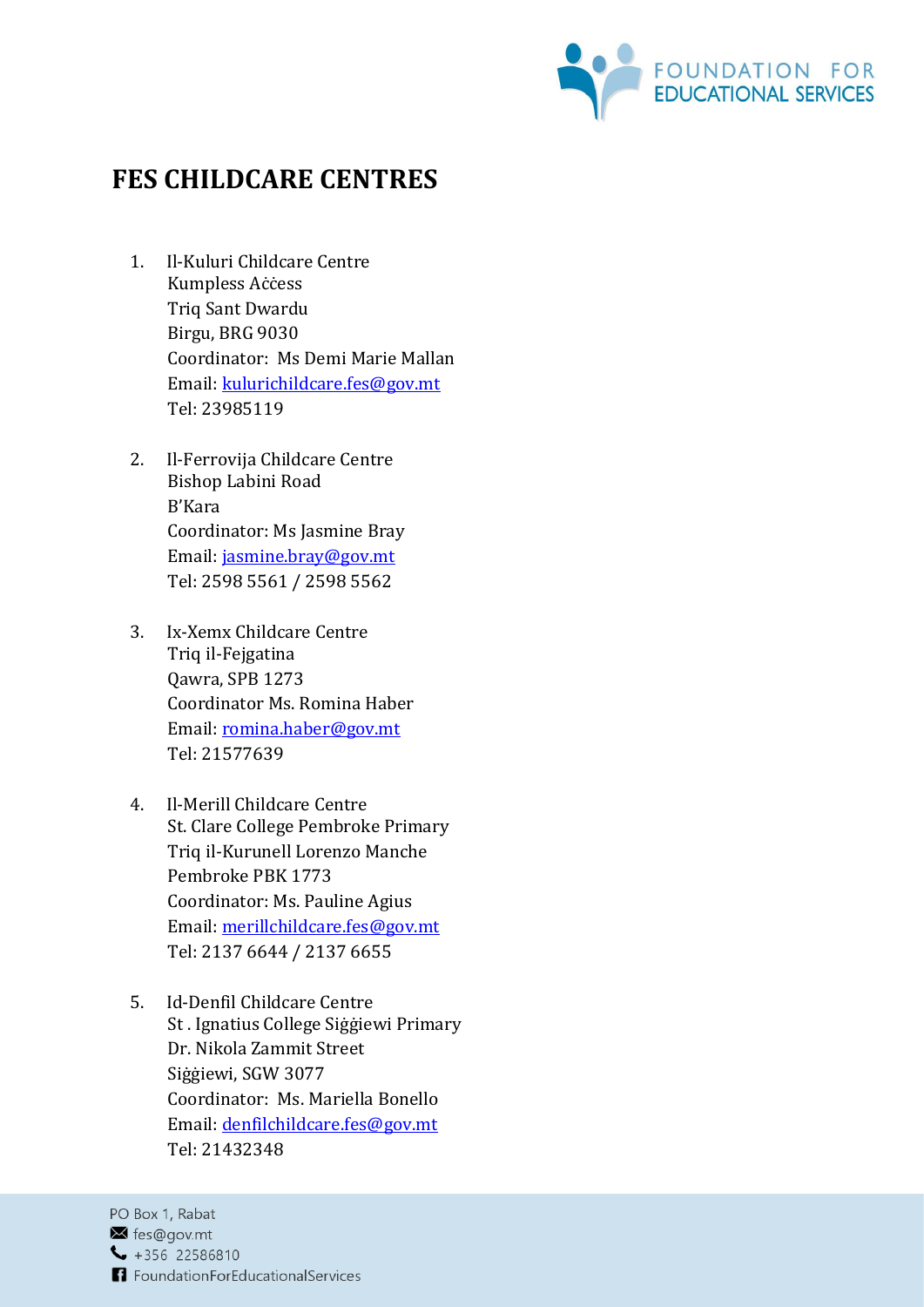

- 6. Il-Bebbuxu Childcare Centre St. Paul's Street Sta. Venera SVR, 1500 Co-ordinator: Ms. Thelma Gat E-mail: [Theresa-maria.gatt@gov.mt](mailto:Theresa-maria.gatt@gov.mt) Tel: 2144 3855
- 7. Il-Bejta Childcare Centre St. Margaret College Cospicua Primary Alexander Street Cospicua, BML 1201 Co-ordinator: Ms Cher Muscat Email: [bejtachildcare.fes@gov.mt](mailto:bejtachildcare.fes@gov.mt) Tel: 21807090
- 8. It-Tgħanniqa Childcare Centre Triq Sarria Floriana, FRN 1461 Co-ordinator: Ms Kirsty Camilleri E-mail: [kirsty.camilleri@gov.mt](mailto:kirsty.camilleri@gov.mt) Tel: 2598 2613 / 2598 2611
- 9. It-Tbissima Childcare Centre Kulleġġ Sant'Injazju Skola Primarja San Ġorġ Pjazza Federico Maempel Qormi QRM 1515 Co-ordinator: Ms. Christine Abela E-mail: tbissimachildcare.fes@gov.mt Tel: 2598 7620
- 10. Il-Pespus Childcare Centre St. George Preca College Marsa Primary Triq Balbi, Marsa Co-ordinator: Ms. Rosann Grech E-mail: [rosann.grech@gov.mt](mailto:rosann.grech@gov.mt) Tel: 21 231 038
- 11. Pizzi Pizzi Kanna Childcare Centre New Street in Main Street Naxxar Co-ordinator: Ms. Melanie Muscat E-mail: [melanie.muscat@gov.mt](mailto:melanie.muscat@gov.mt) Tel: 21 420 380